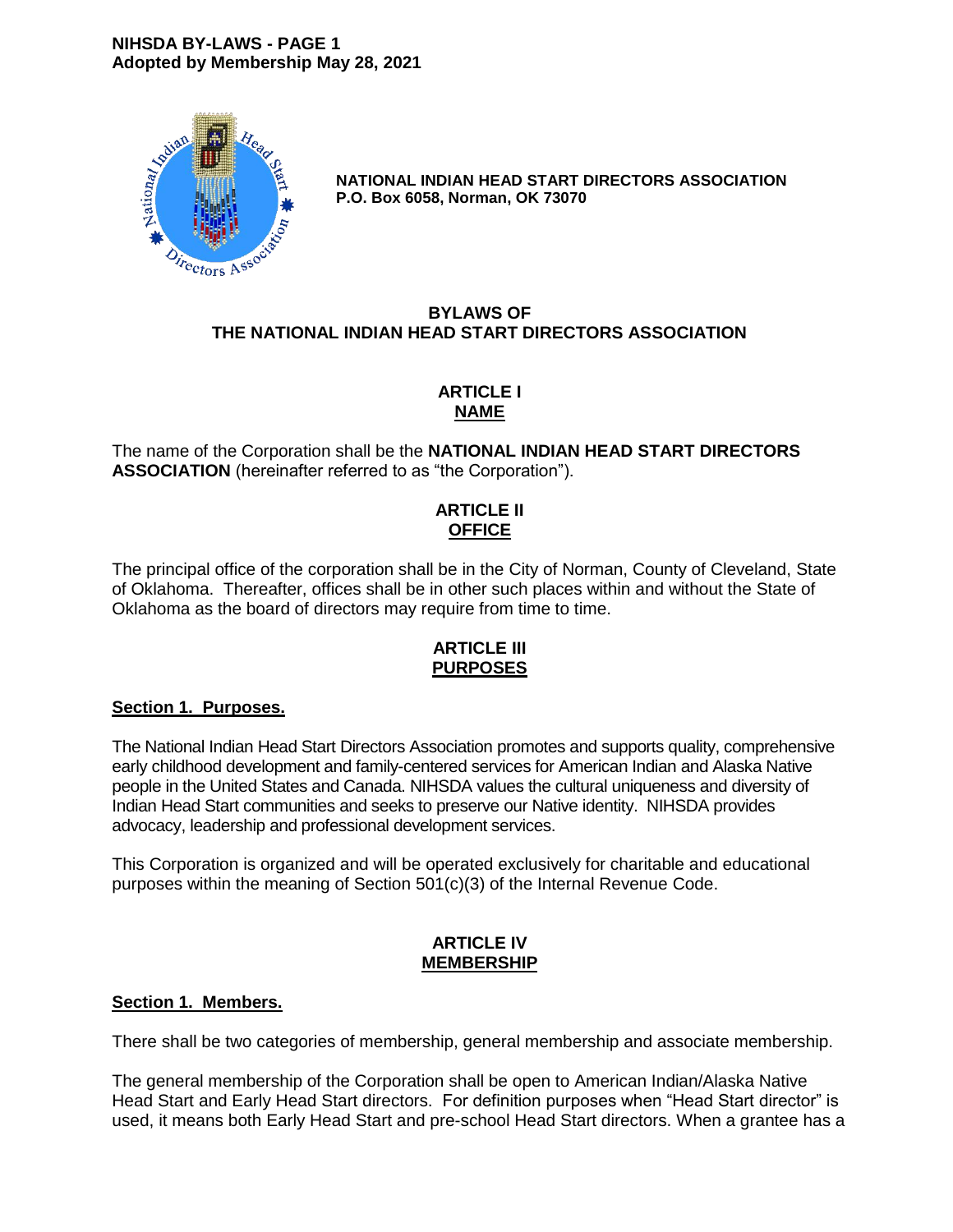## **NIHSDA BY-LAWS - PAGE 2 Adopted by Membership May 28, 2021**

director who supervises both Head Start and Early Head Start, the director will join as one (1) member and have one (1) vote. When a grantee has a director for Head Start and a director for Early Head Start, the directors will join as two (2) members and have two (2) votes.

Associate membership shall be open to any interested individuals or organizations who do not qualify for general membership. Associate members shall not be entitled to vote on any matters submitted to a vote of the general membership and cannot be members of the board of directors. The board of directors may, from time to time, establish classifications of associate membership for the good will and benefit of the Corporation.

# **Section 2. Dues.**

The board of directors may determine, from time to time, the amount of annual dues. Dues shall be payable by May 31<sup>st</sup> of each year and the term of membership shall run from June 1<sup>st</sup> to May 31<sup>st</sup>. Dues shall not be prorated. If a Head Start director leaves, the new Head Start director assumes that membership for the remainder of the membership year.

# **Section 3. Rights of Members.**

Paid members shall have the following rights:

- 1. To participate in all corporate business and other matters presented at all general membership meetings.
- 2. Each paid member has one vote, which is cast by the Head Start director at all meetings of the membership.
- 3. To receive information pertinent to the maintenance, development and activities of the Corporation.
- 4. Web access to a copy of the minutes of all regular and special meetings of the Corporation and the board of directors. All members may, upon request, receive a copy of the minutes.

# **Section 4. Rights of Other Members.**

Other members are comprised of associate members and ex-officio members.

- 1. Associate members will have the right to serve on committees upon approval by the board of directors.
- 2. Web access to a copy of the minutes of all regular and special meetings of the Corporation and the board of directors. Upon request, other members can receive a copy of the minutes.
- 3. Associate members are entitled to participate in the meetings and activities of the Corporation.

# **ARTICLE V MEETINGS OF THE GENERAL MEMBERSHIP**

# **Section 1. Notice.**

General membership meetings shall be held at least once each year or more as established by the members. Both general and special meetings may be held within or outside the State of Oklahoma, with not less than thirty (30) days written or printed notice to each member entitled to vote at such meeting, subject to waiver of notice, as provided in the State of Oklahoma, Non-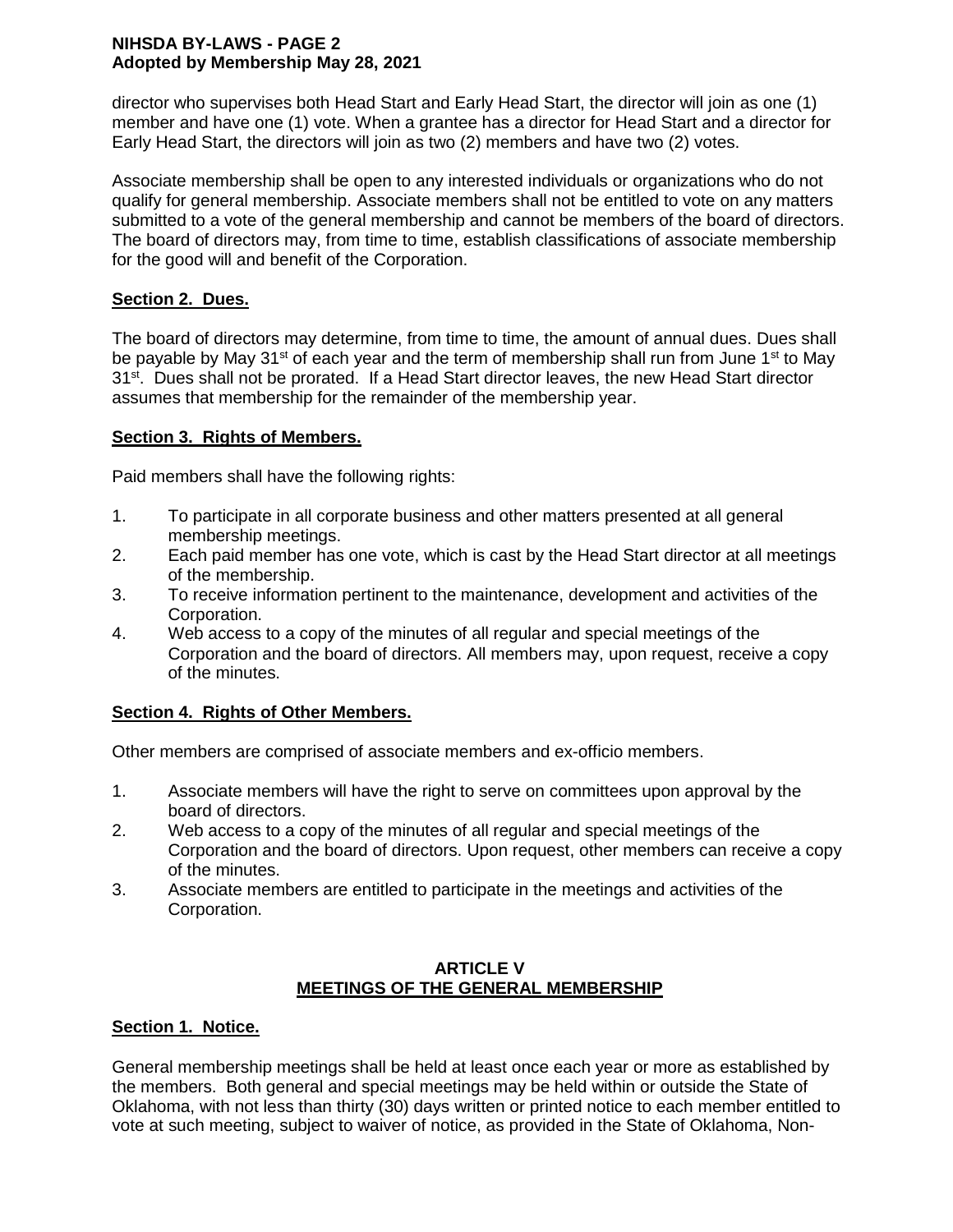### **NIHSDA BY-LAWS - PAGE 3 Adopted by Membership May 28, 2021**

profit Corporation Act.

Special meetings may be called by the President, the board of directors or members of the Corporation.

## **Section 2. Annual General Membership Meeting.**

When appropriate, the meeting of the members shall be at the annual conference for the transaction of any business that may properly be brought before the Corporation.

## **Section 3. Voting and Proxies.**

Unless otherwise specified in these bylaws, each member of the Corporation shall be entitled to one vote on all corporate business requiring a vote of the membership. Voting on all corporate business may be conducted in such manner as the board of directors shall determine. All ballots must be validated against the membership list.

A member has the right to designate a representative to vote in the member's place. Proxies shall be filed with the Secretary before being voted at any meeting or any adjournment thereof. No proxy dated more than two months before the meetings named therein shall be valid, and no proxy shall be valid after the final adjournment of such meeting.

# **Section 4. Quorum.**

At all meetings of members, either regular or special, one-third (1/3) of the members entitled to vote at such meeting shall constitute a quorum. Unless otherwise specified in these bylaws, the affirmative vote of a simple majority of the quorum shall be necessary for the adoption of any matter voted upon by the Corporation.

### **ARTICLE VI BOARD OF DIRECTORS**

# **Section 1. Composition of Board of Directors.**

(Hereinafter referred to as "board of directors" or "board"). The Corporation's affairs shall be governed by a board of directors composed of not less than nine (9) nor more than fourteen (14). One member and one alternate from each of the ten (10) NIHSDA zones will be seated in accordance with this Article. All board members must be paid members of the Corporation.

The zones shall be: Zone 1 (Maine, Michigan, Mississippi, New York, North Carolina, South Carolina), Zone 2 (Minnesota, Wisconsin), Zone 3 (Nebraska, North Dakota, South Dakota), Zone 4 (Kansas, Oklahoma, Texas), Zone 5 (Colorado, New Mexico), Zone 6 (Arizona, Navajo), Zone 7 (California, Nevada), Zone 8 (Idaho, Montana, Oregon, Utah, Wyoming), Zone 9 (Washington), Zone 10 (Alaska).

# **Section 2. Election and Term of Members of the Board of Directors (Zone Representatives and Alternates).**

Head Start and Early Head Start directors of the NIHSDA zones who are current members of NIHSDA shall make their own decision in methods of election and shall notify the board, in writing, of elected representatives and alternates. Zone representatives and a zone alternate to the board of directors shall be elected by the majority of the members from their geographic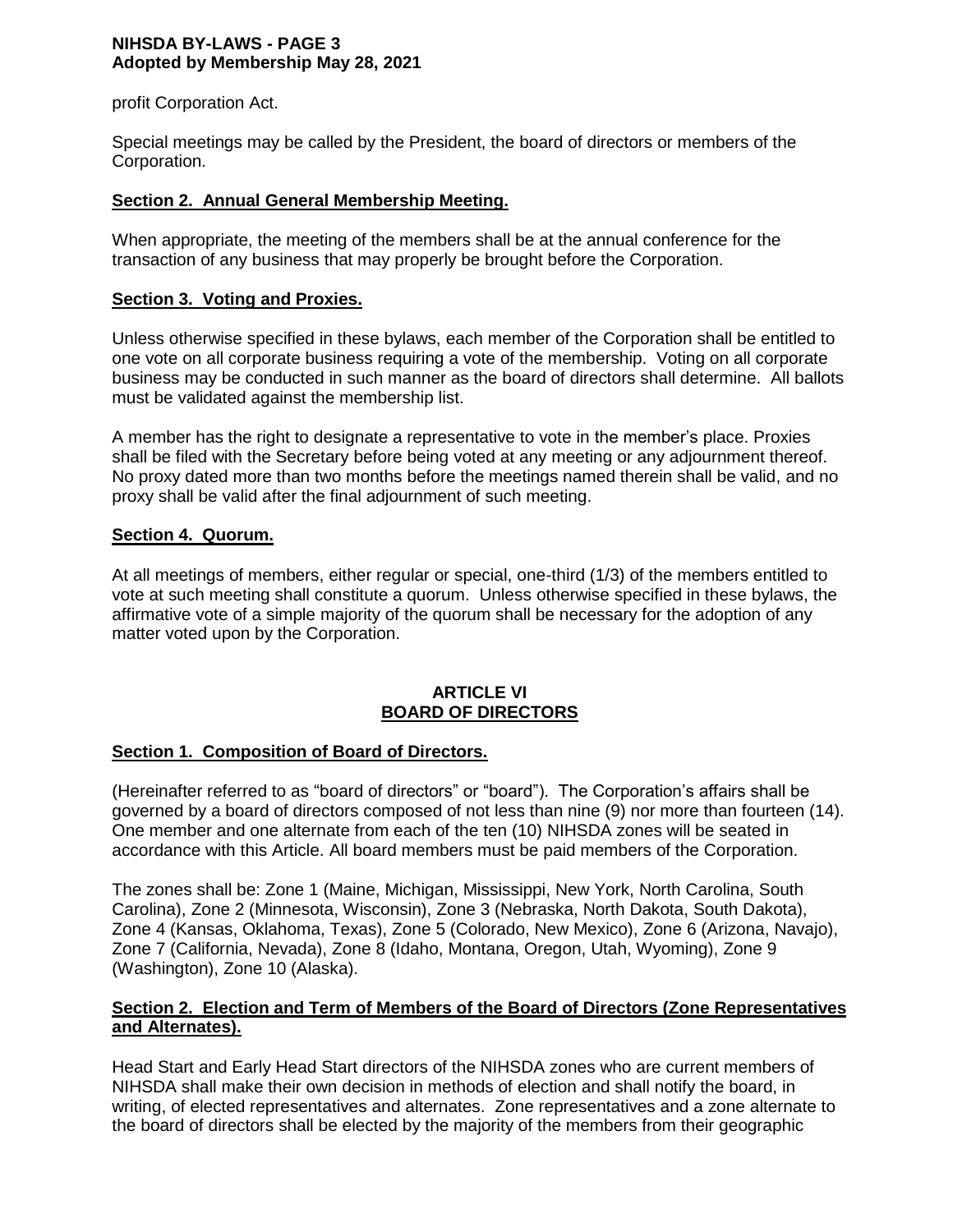## **NIHSDA BY-LAWS - PAGE 4 Adopted by Membership May 28, 2021**

zone. Each board member and alternate so elected shall hold office for a period of two (2) years beginning September 1<sup>st</sup>. Elections for even numbered zones shall be held on even numbered years, and elections for odd numbered zones shall be held on odd numbered years. Each will serve until a successor is elected and qualified, resigns or is removed as provided in Section 3 of this Article.

After the election of NIHSDA Officers, those zones having a vacancy will have that vacancy filled automatically by the zone alternate. A replacement alternate will need to be elected/appointed by that zone.

# **Section 3. Removal of Board Members.**

Any member may be removed with cause by an affirmative vote of two-thirds (2/3) of the members of the board of directors present at a meeting at which a quorum is present. "Cause" shall be reflected in the minutes of said meeting.

"Cause" shall include, but not limited to: violation of the NIHSDA Code of Conduct or not carrying out the individual board members responsibilities.

# **Section 4. Vacancies.**

Any zone member vacancy will be filled by the alternate from that zone for the balance of the term. If the alternate is unable or unwilling to serve, the board reserves the right to appoint a member from that zone 45 days after the position is officially vacant.

# **Section 5. Compensation.**

The board of directors shall not receive any compensation for their services as board members of the Corporation. The board of directors may be reimbursed for their expenses, if any incurred in carrying out the purposes of the Corporation, provided that such reimbursement in no way adversely affects the Corporation's qualification under Section 501(c)(3) of the Internal Revenue Code.

# **Section 6. Duties of Board of Directors.**

The board of directors, subject to any action at any time taken by the membership of the Corporation, shall have the entire charge, control and management of the Corporation and its property and may exercise all or any of its powers.

The board shall be responsible among other duties, for (1) acting as a liaison between the organization in individual programs and the board of directors, (2) communicating board policy to the general membership, (3) appointing committees and (4) devising and carrying into operation such other measures as they deem proper and expedient to promote the objectives of the Corporation.

# **Section 7. Duties of Board Alternates.**

Alternates shall attend and participate in all board meetings to ensure they are knowledgeable and able to act in the absence of the zone representative. Alternates shall be responsible for working in partnership with the elected zone representative, attend all board meetings (only voting when zone representative is absent) and serving on committees.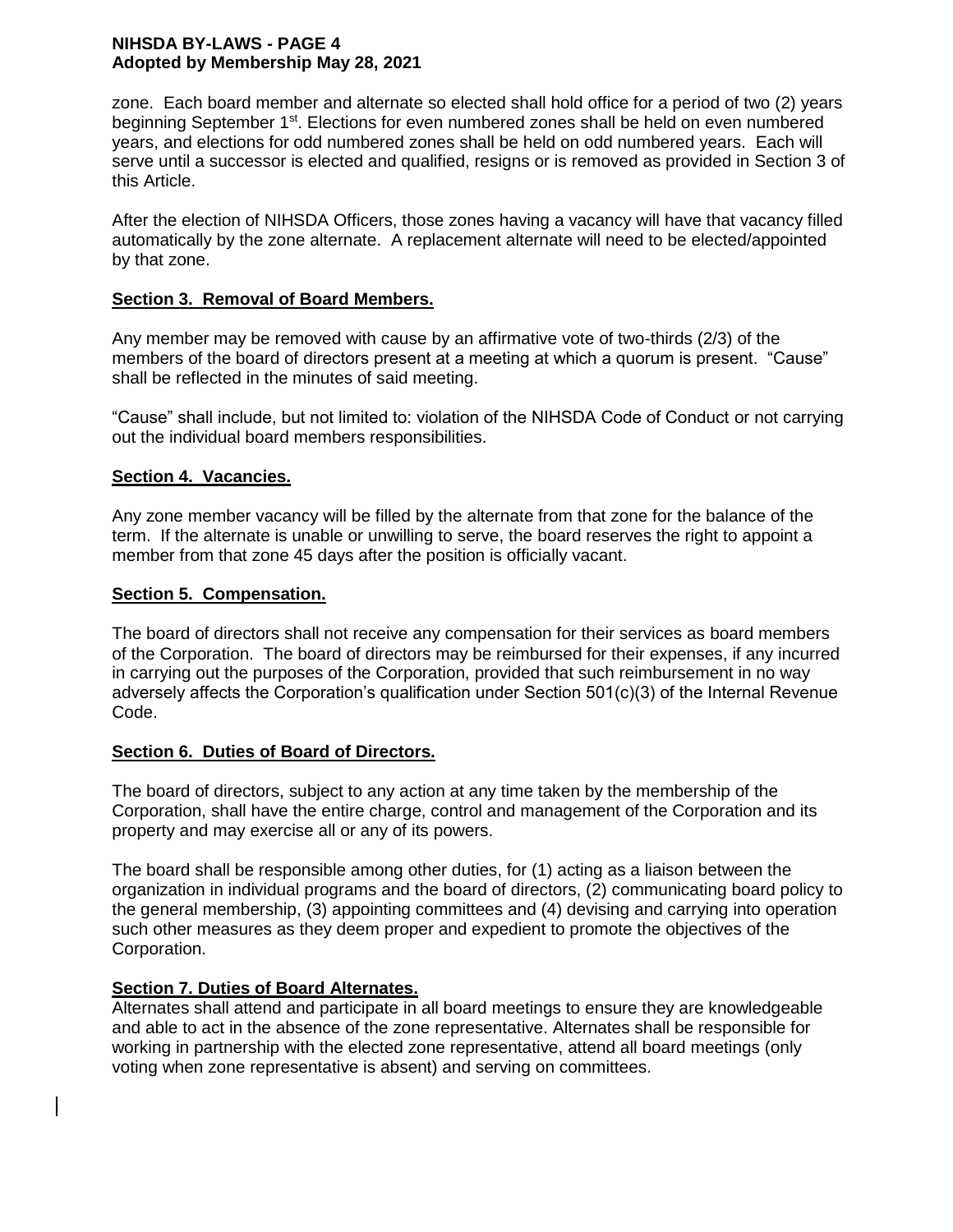### **NIHSDA BY-LAWS - PAGE 5 Adopted by Membership May 28, 2021**

### **ARTICLE VII EX-OFFICIO BOARD OF DIRECTOR MEMBERS**

# **Section 1. Ex-Officio Membership**

Ex-officio members may be identified and appointed by the board of directors for specific purposes and time frame and have no voting rights.

# **ARTICLE VIII OFFICERS**

# **Section 1. Officers of the Corporation.**

The officers of the Corporation shall consist of a President, President Elect or Immediate Past President, Secretary and Treasurer and such other officers as the board of directors may elect from time to time. The Immediate Past President shall automatically be a voting member of the board and serve for 1 year. Each office must be filled by a different person. The officers shall constitute the Executive Committee.

# **Section 2. Election and Term of Officers.**

All officers must be members of the board of directors who have been duly elected by their zone membership (Article VI, Section 2). At a face-to-face board meeting, held after September 1<sup>st</sup> and no later than December 31<sup>st</sup>, the officers will be nominated and elected by the board of directors. Each officer so elected shall hold office for a term of two (2) years and until a successor shall have been elected and qualified, or until such time as the officer is removed as provided in Section 3 of this Article. The election of officers is to be staggered so that the President is seated in even years and the Treasurer is elected in even years. The President Elect and Secretary are elected in odd years and seated no later than December 31<sup>st</sup>.

#### **Section 3. Removal of Officers.**

Any officer elected or appointed by the board of directors may be removed at any time for just cause with the affirmative vote of a majority of the board members in office. "Just cause" shall be reflected in the minutes of the meeting held for said purposes.

#### **Section 4. Vacancies.**

A vacancy occurring in an office of the Corporation may be filled by a member of the board of directors by the affirmative vote of a majority of the board members then in office. An officer so elected to fill a vacancy shall be elected for the unexpired term of the predecessor in office.

# **Section 5. Compensation.**

No officer shall receive any compensation for their services as an officer of the corporation. The officers may be reimbursed for their expenses, if any incurred in carrying out the purposes of the Corporation, provided that such reimbursement in no way adversely affects the Corporation's qualification under Section 501(c)(3) of the Internal Revenue Code.

# **Section 6. Fidelity Bonds and Non-Profit Directors & Officers Liability.**

The board of directors may require any officer, agent, or employee of the Corporation to give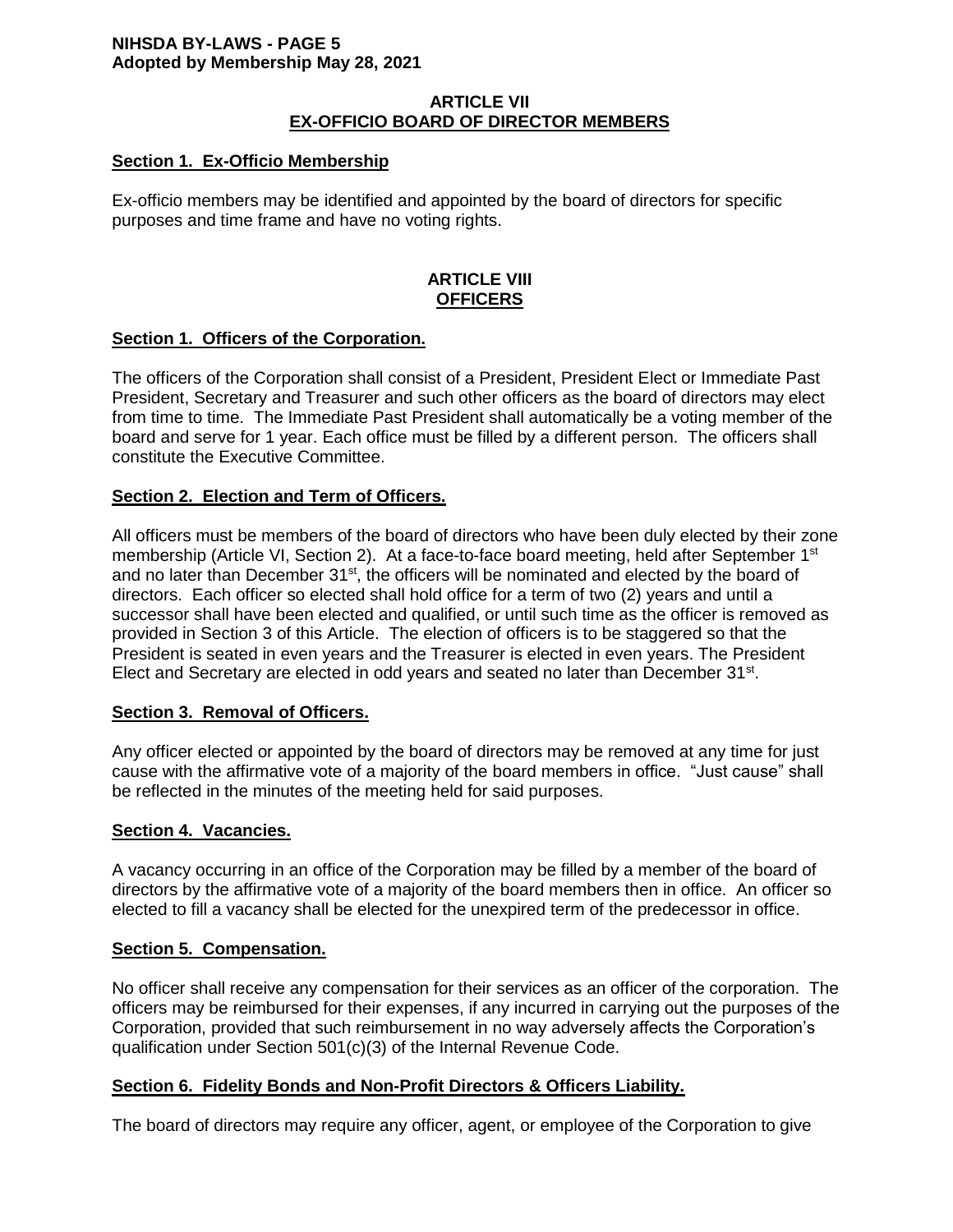## **NIHSDA BY-LAWS - PAGE 6 Adopted by Membership May 28, 2021**

bond to the Corporation, with sufficient sureties, conditioned on the faithful performance of the duties of the respective office or position and to comply with such other conditions as may be required from time to time by the board of directors. The premiums for all such bonds shall be paid by the Corporation. (See Article XII, Section 8.) The primary fiscal agent must be bonded and show proof of such bonding.

# **Section 7. Duties of President.**

The President shall be the chief executive officer of the Corporation, shall serve as chair of the board of directors and shall see that all orders of the board of directors are carried into effect. The President is the chair of the Executive Committee.

# **Section 8. Duties of Immediate Past President.**

The Immediate Past President is a member of the board of directors for one year or until the President Elect is elected and seated with full voting rights. The Immediate Past President will be a mentor to the President and act in the absence of the President. The Immediate Past President shall be in close contact with the President and help carry out the Association's vision and will lend a historical prospective to decisions that are made. The Immediate Past President will serve as the President in the absence of the President and will carry out other duties as assigned. The Immediate Past President is a member of the Executive Committee.

# **Section 9. Duties of the President-Elect.**

The President-Elect shall succeed to the President. The President-Elect shall perform such duties as are delegated or assigned by the President and in the absence of the President shall perform the duties of the President. In the event the President is unable to serve for reasons of death, inability or refusal to act, the President-Elect shall have all the powers of and be subject to all the restrictions placed upon the President**.** The President-Elect is a member of the Executive Committee.

# **Section 10. Duties of Secretary.**

The Secretary shall keep accurate records of the acts and proceedings of all meetings of the board of directors. The Secretary shall give all notices required by law and by these bylaws. The Secretary shall have general charge of the Corporation's books and records. The Secretary shall sign such instruments as may require the Secretary's signature. The Secretary shall keep a register of the post office address of each board member and officer of the Corporation which shall be furnished to the Secretary by each officer and board member. The Secretary shall in general perform all duties incident to the office of the Secretary and such other duties as shall be assigned to the Secretary from time to time by the President or by the board of directors. The Secretary is a member of the Executive Committee.

# **Section 11. Duties of Treasurer.**

The Treasurer shall, subject to the direction of the board of directors, have general charge of the financial affairs of the corporation and shall cause to be kept accurate books of accounts. The Treasurer shall have custody of all funds, securities and valuable documents of the Corporation, except as the board of directors may otherwise provide. The Treasurer shall promptly render to the President and to the board of directors such statements of transactions and accounts as the President and board of directors respectively may, from time to time, require. The Treasurer shall perform such duties and have such powers additional to the foregoing as the board of directors may designate. The Treasurer is a member of the Executive Committee.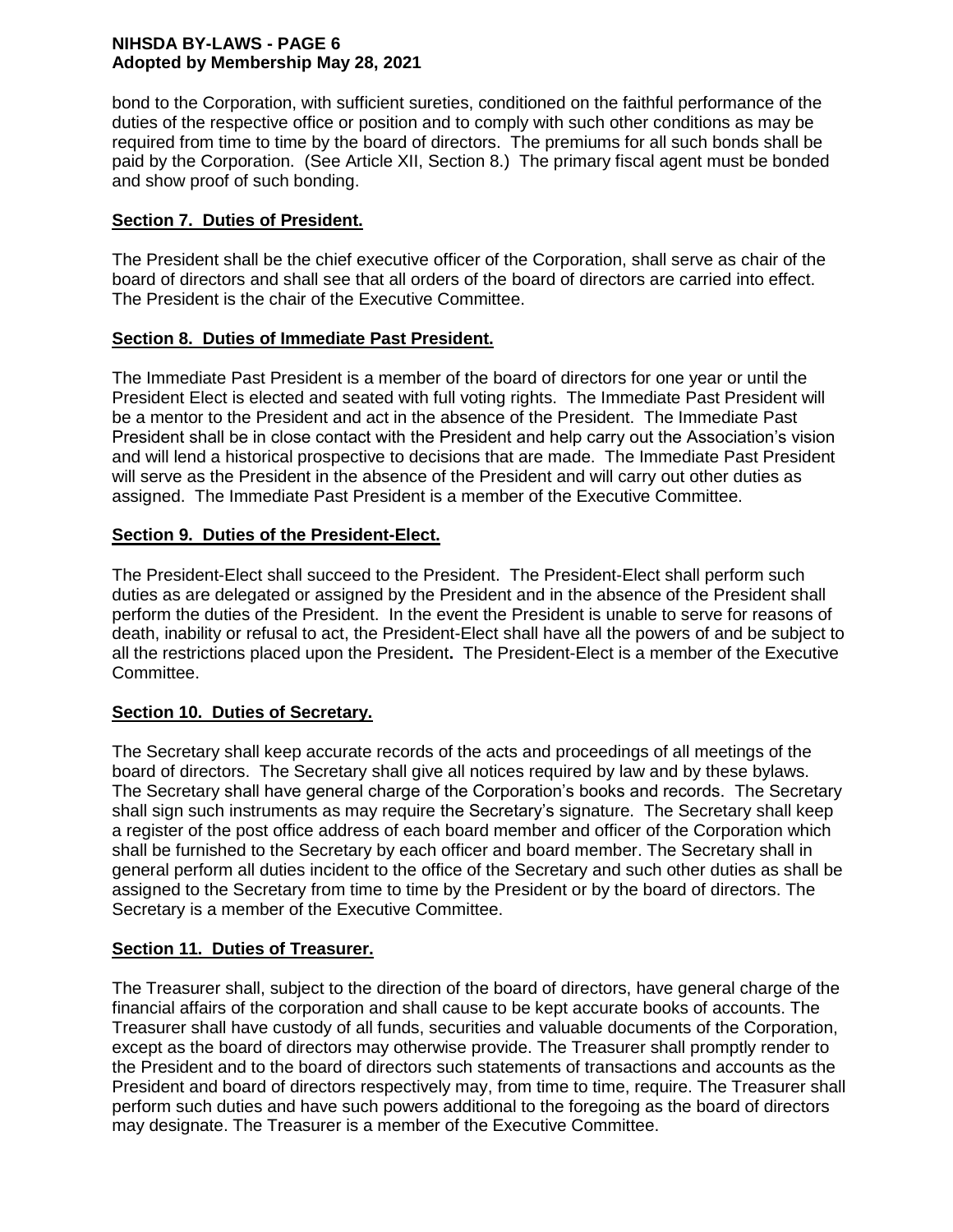#### **NIHSDA BY-LAWS - PAGE 7 Adopted by Membership May 28, 2021**

### **Section 12. Management and Administration**

The board of directors may enter into an agreement with a private or public agency and/or hire an individual to manage the affairs of the Corporation under the direction of the board. The power and duties of the contractor or employee shall be assigned and delegated by the board and spelled out in writing and agreed upon by both parties. The contractor or employee shall be accountable to the board for the proper and legal conduct of the Corporation according to the policies, from time to time, established by the board. The contractor or employee shall be responsible for the organization of the work of the Corporation and for the engagement, supervision, direction and discharge of all employed personnel.

The contractor or employee shall be a non-voting ex officio member of the board and shall be entitled to receive notice and attend all meetings of the board and its committees.

### **ARTICLE IX MEETINGS OF THE BOARD OF DIRECTORS**

#### **Section 1. Notice.**

Regular meetings of the board of directors may be held at such times and places as shall, from time to time, be fixed by the board of directors and no notice need be given of regular meetings held at times and places so fixed. Conference calls and electronic meetings, as allowed by the State of Oklahoma Non-Profit Corporation Act, can be scheduled as regular meetings of the board of directors.

Special meetings of the board of directors may be called by the President, by the Secretary, or by any six board members and shall be held at the place designated in the notice or call thereof. Conference calls and electronic meetings, as allowed by the State of Oklahoma Non-Profit Corporation Act, can be scheduled as special meetings of the board of directors.

#### **Section 2. Annual Meeting of the Board of Directors.**

The board of directors shall provide the time and place, either within or without the State of Oklahoma for the holding of the annual meetings.

#### **Section 3. Quorum and Voting.**

At all meetings of the board of directors, either regular or special, a simple majority of the directors then in office shall constitute a quorum. Unless otherwise specified in these bylaws, the act of a majority of the directors present at a meeting at which a quorum is present shall be the act of the board of directors.

#### **Section 4. Electronic Meetings.**

Any or all board members and alternates may participate in a meeting of the board of directors by means of conference telephone or by any means of communication by which all persons participating in the meeting are able to hear one another and such participation shall constitute presence at the meeting.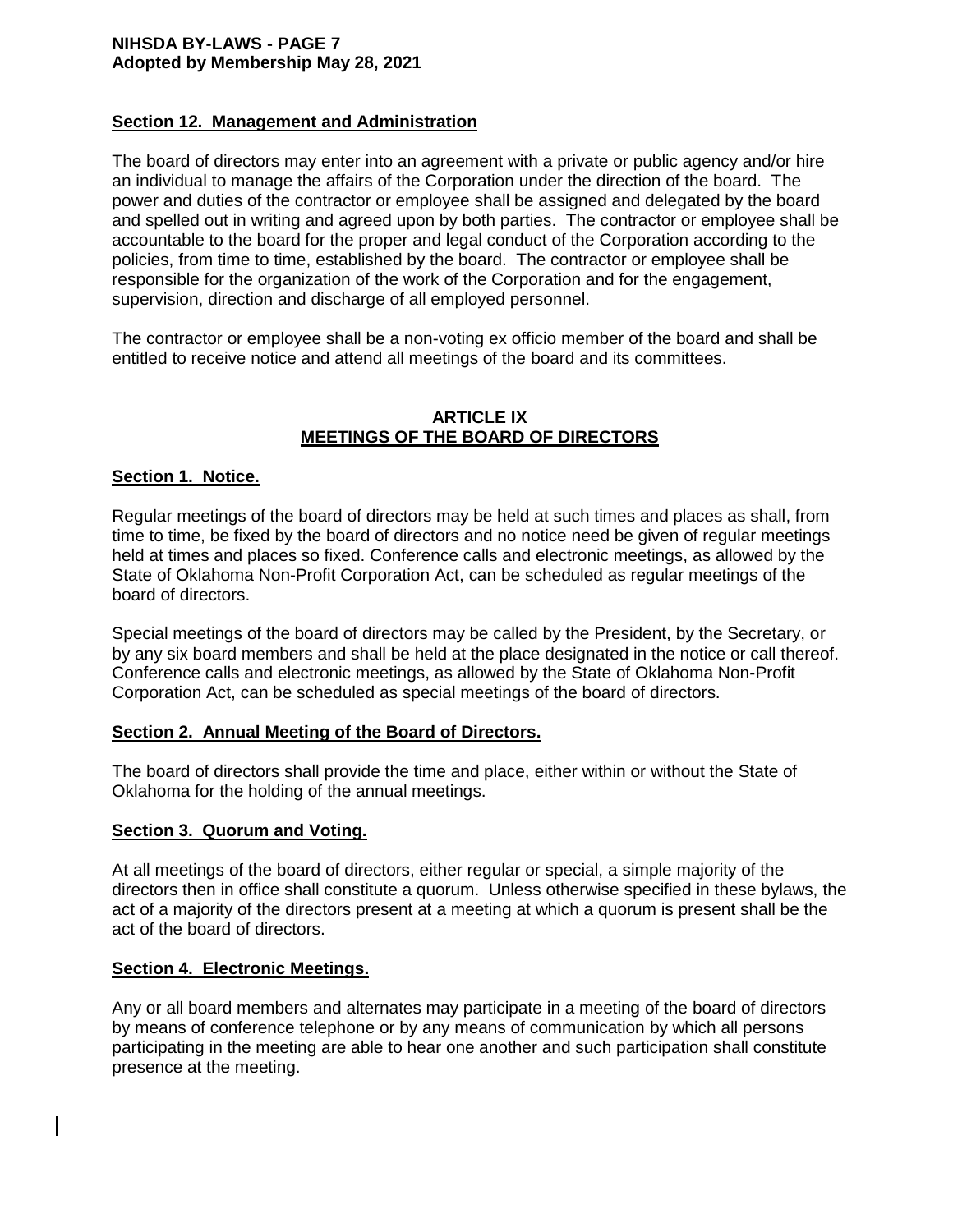# **ARTICLE X COMMITTEES**

## **Section 1. Standing Committees.**

Standing committees of the Corporation shall be: Executive Committee, Finance Committee, Education Committee, Membership Committee, Governance Committee, and Advocacy Committee.

The Committees will be chaired by:

- **Executive Committee-President**
- Finance Committee Treasurer
- Education Committee -President-Elect, or in the absence of a President-Elect the President
- Membership Committee A board member appointed by the President
- Governance Committee Secretary
- Advocacy Committee A board member appointed by the President

Committee members must be members of the National Indian Head Start Directors Association, either regular or associate.

Ex-officio members may, from time to time, be appointed to committees or to the board by majority vote of the board. Ex-officio members shall not be entitled to vote on any matters submitted to a vote of the board.

#### **Section 2. Other Committees.**

The board may, from time to time, establish such other ad hoc committees with such duties and powers as it deems to be in the interests of the Corporation. Except as otherwise established in this bylaw, each such committee shall be chaired by a board member, have the committee membership and terms of reference approved by the board, shall consider such matters as are referred to it by the board and shall keep records of its activities and recommendations.

#### **Section 3. Committee Meetings and Reports.**

Committee meetings shall be conducted in such a manner as the board of directors shall determine, provided that accurate records of the acts and proceedings of all meetings of each committee of the Corporation shall be kept by a member of each such committee. Written reports will be submitted to the board of directors at the next regularly scheduled meeting.

### **ARTICLE XI CONTRACTS, LOANS, CHECKS AND DEPOSITS**

#### **Section 1. Contracts.**

The board of directors may authorize any officer or officers, agent or agents, to enter into any contract or execute and deliver any instrument in the name of and on behalf of the Corporation, and such authority may be general or confined to specific instances.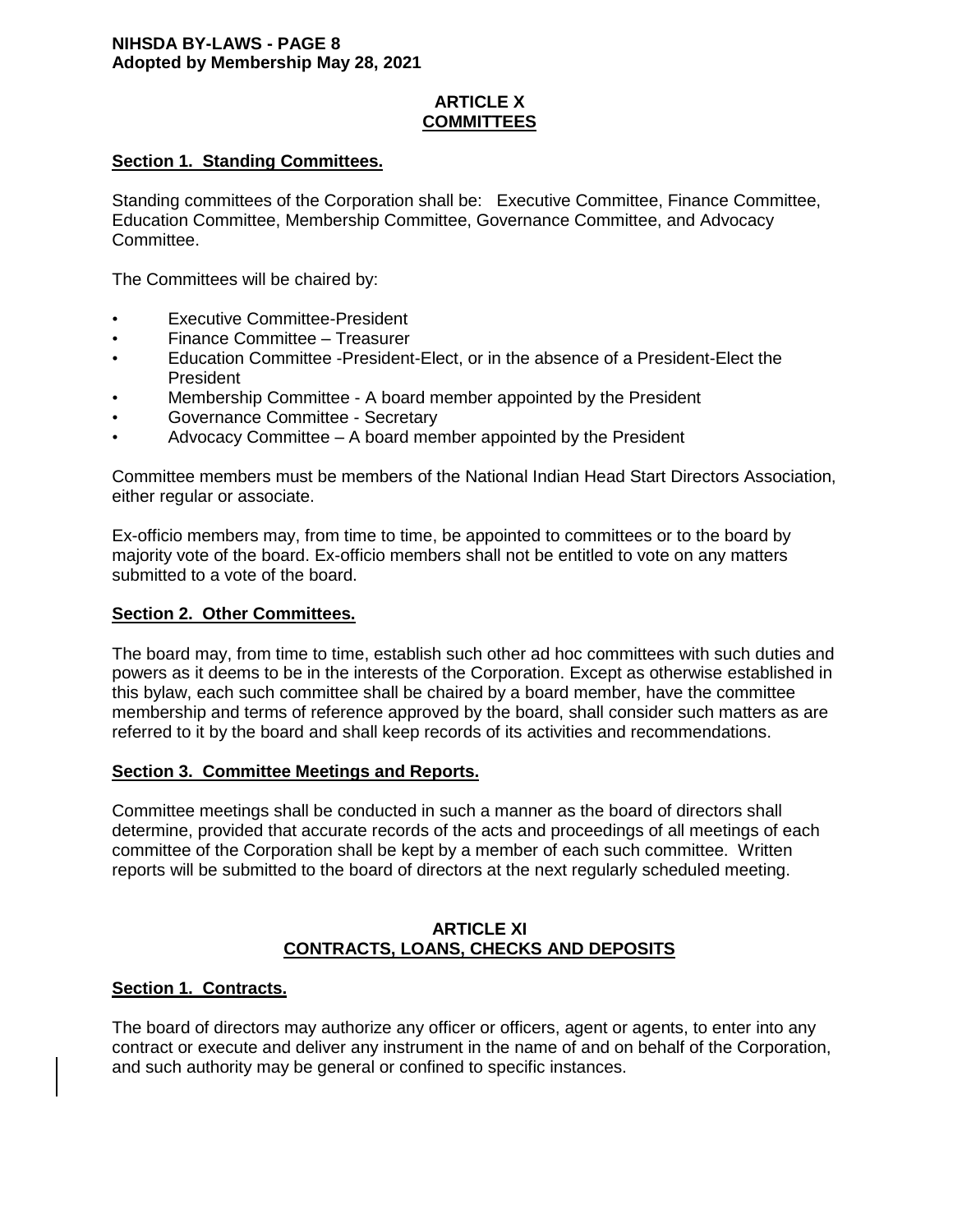# **NIHSDA BY-LAWS - PAGE 9 Adopted by Membership May 28, 2021**

## **Section 2. Loans.**

No loans shall be contracted on behalf of the Corporation and no evidence of indebtedness shall be issued in its name unless authorized by the board of directors. Such authority may be general or confined to specific instances.

### **Section 3. Checks and Drafts.**

All checks, drafts or other orders for the payment of money, issued in the name of the Corporation, shall be signed by such officer or officers, agent or agents of the Corporation and in such manner as shall be determined, from time to time, by the board of directors.

### **Section 4. Deposits.**

All funds of the Corporation not otherwise employed shall be deposited, from time to time, to the credit of the Corporation in such depositories as the board of directors may select.

## **ARTICLE XII GENERAL PROVISIONS**

### **Section 1. Waiver of Notice.**

Whenever any notice is required to be given to any board member or other person under the provisions of these bylaws, the Articles of Incorporation or by applicable law, a waiver thereof in writing signed by the person or persons entitled to such notice, whether before or after the time stated therein, shall be equivalent to the giving of such notice.

# **Section 2. Voting Upon Shares of Other Corporations.**

Unless otherwise ordered by the board of directors, the President shall have full power and authority on behalf of the Corporation to vote either in person or by proxy at any meeting of shareholders of any Corporation in which this corporation holds shares. At any such meeting, the President may possess and exercise all of the rights and powers incident to the ownership of such shares, which, as the owner thereof, this Corporation might have possessed and exercised if present. The board of directors may confer like powers upon any other person and may revoke any such powers as granted at its discretion.

#### **Section 3. Auditors.**

At the discretion of the board, a certified public accountant will be retained to complete an audit or compilation report of the Corporation for each fiscal year of the Corporation and at such other times and for such periods as the board may deem advisable and to furnish certified reports. A copy of the annual compilation or audit report shall be made available at the annual meeting of the board of directors. A copy of the annual compilation or audit report shall be made available upon request to any member of the Corporation.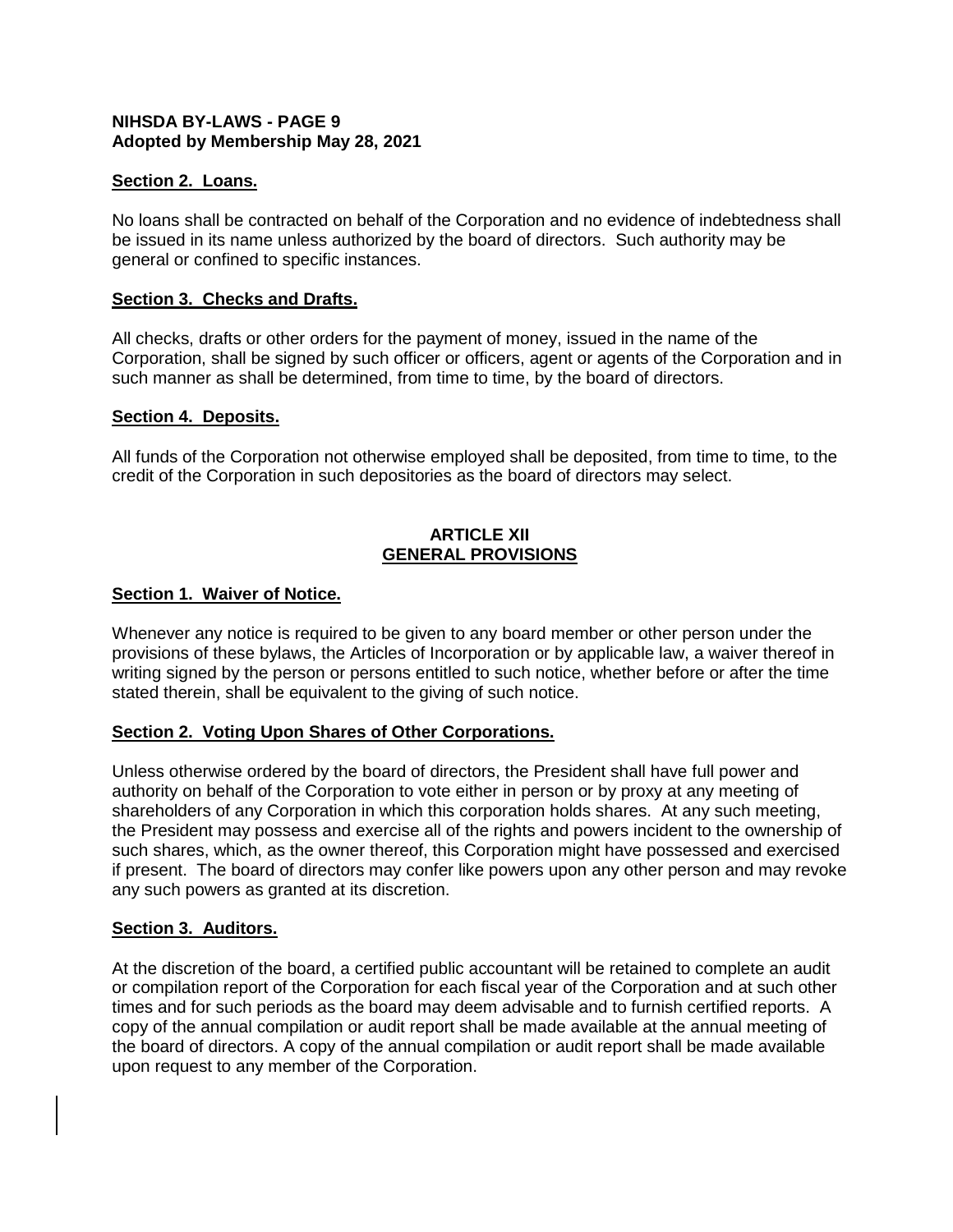# **NIHSDA BY-LAWS - PAGE 10 Adopted by Membership May 28, 2021**

# **Section 4. Prohibition Against Sharing in Corporate Earnings.**

No board member, officer or employee of, or person connected with, the Corporation, or any other private individual shall receive at any time any of the net earnings or pecuniary profits from the operations of the Corporation provided that this shall not prevent the payment to any such person of such reasonable compensation for services rendered to or for the Corporation in effecting any of its purposes as shall be fixed by the board of directors. No such person or persons shall be entitled to share in the distribution of any of the corporate assets upon dissolution of the Corporation.

# **Section 5. Distribution of Assets or Dissolution.**

Corporate Funds – In the event of the liquidation or dissolution of NIHSDA, and as determined by the board of directors, the corporation's net assets then remaining, shall be distributed among such charitable and educational Indian organizations who are exempt from federal income taxes under Section 501(c)(3) of the Internal Revenue Code.

Federal Funds – Federal funds which have been granted for the operation of any federally supported program shall be returned in accordance with the federal regulations which would govern that grant.

Other Federal, State or Local Funds – Other funds which may be granted to NIHSDA for the operation of the program shall be returned or expended in accordance with that agency's rules and regulations.

# **Section 6. Exempt Activities.**

Notwithstanding any other provision of these bylaws, no board member, officer, employee or other representative of this Corporation shall take any action or carry on any activity by or on behalf of the Corporation not consistent with the exempt status of organizations described in section 501(c)(3) of the Internal Revenue Code.

# **Section 7. Fiscal Year.**

The fiscal year of the Corporation shall begin on January  $1<sup>st</sup>$  and end December  $31<sup>st</sup>$  in each year.

# **Section 8. Indemnification.**

The Corporation shall indemnify, to the full extent permitted by the law of the State of Oklahoma, any board member or alternate, officer, employee or agent of the Corporation against expenses actually and necessarily incurred by him in connection with the defense of any action, suit or proceeding in which he is made a party by reason of being or having been such board member or alternate, officer, employee, or agent, except in relation to matters as to when he shall be adjudged liable in such action, suit, or proceeding to be liable for negligence or misconduct in the performance of duty. Such indemnification shall not be deemed exclusive of any other rights to which such board member or alternate, officer, employee or agency may be entitled under any agreement, vote of the board of directors or otherwise.